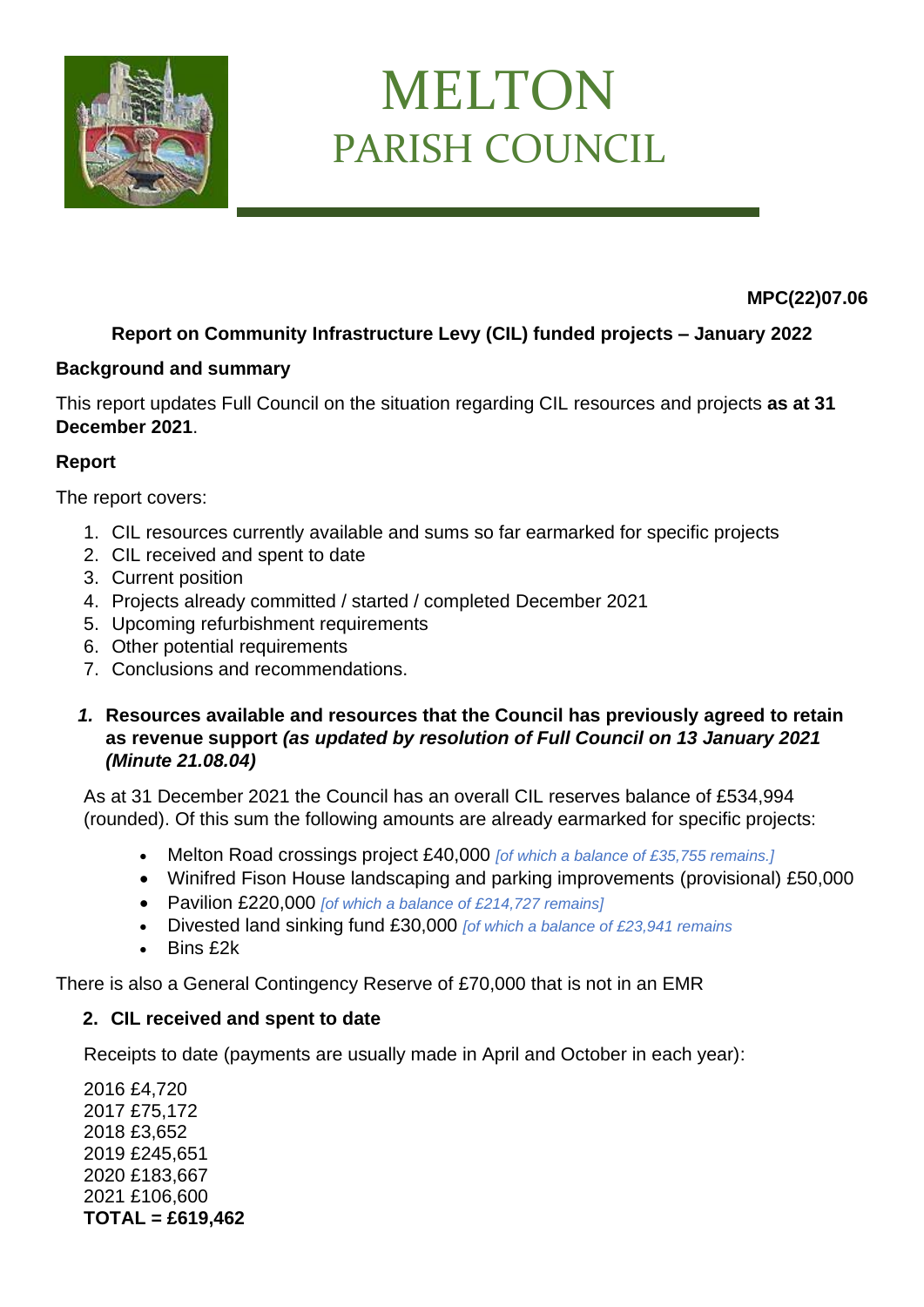Expenditure to date:

2018/19 £2,324 2019/20 £8,554 2020/21 £11,243 2021/22 (to 31/12/21) £62,347 **TOTAL = £84,468**

Thus as at 31 December 2021, the balance of CIL monies held as restricted reserves is £534,994. This agrees with the management accounts produced at that date. In terms of spend deadlines, the earliest unspent tranches now date from April 2019, which needs to be spent by April 2024. These balances are likely to be used up partly in the current financial year and early in 2022/23.

#### **3. Current position**

Currently the Council has £535k worth of CIL unspent. The next payment date is April 2022. Projects that have been committed to totals £412k, with £394,423 remaining (although a further £15k has been paid in January 2022 for the Pavilion demolition).

Therefore around £120k of CIL currently remains unallocated although there are a number of additional projects (Hall Farm Road Sports Ground, Bredfield SID posts and the Bredfield Road bus shelter) that will be paid for using a combination of grants and CIL.

#### **4. List of projects already committed / started / completed as at 31 December 2021**

| Project                                                                                                                              | <b>Budget</b>                                                      | Actual<br>cost                                                                    | <b>Sources</b><br>of<br>funding             | <b>Consultation</b>                                                                             | <b>Current position and notes</b>                                                                                                                                                                 |
|--------------------------------------------------------------------------------------------------------------------------------------|--------------------------------------------------------------------|-----------------------------------------------------------------------------------|---------------------------------------------|-------------------------------------------------------------------------------------------------|---------------------------------------------------------------------------------------------------------------------------------------------------------------------------------------------------|
| <b>Playing field</b><br>security<br>measures<br>(originally to<br>have been a<br>physical<br>barrier and<br>then altered to<br>CCTV) | £10k                                                               | £3,890<br>+ £690pa<br>maintena<br>nce/<br>servicing                               | <b>CIL</b>                                  | <b>MNP</b><br>consultation<br>showed 33%<br>in support                                          | <b>PROJECT COMPLETED</b><br><b>Subsequently upgraded with the</b><br>purchase of an additional CCTV<br>camera at a cost of £245                                                                   |
| <b>Speed</b><br><b>Indicator</b><br>device (SID)                                                                                     | £2k                                                                | £2,050 +<br>further<br>cost of<br>£85 for<br>additiona<br>I battery<br>$= £1,135$ | £1k grant<br>from ESC<br>£1,135<br>from CIL | <b>Discussed</b><br>informally at<br>meetings<br>and in<br>published<br><b>Business</b><br>Plan | <b>PROJECT COMPLETED</b><br>2 <sup>nd</sup> SID subsequently purchased at a<br>cost of £3,205<br>[NOTE: Stronger post to support solar<br>panel being fitted by Highways at no<br>cost to Melton] |
| <b>Tennis Court</b><br>refurbishment<br>(replacement<br>of fencing)                                                                  | E25k<br><b>Revised</b><br>to £20k                                  | £19,640 -<br>this is<br>fully<br>funded<br>from the<br><b>ESC</b><br>Playpot.     | Playpot                                     | N/A                                                                                             | <b>PROJECT COMPLETED</b>                                                                                                                                                                          |
| Car park<br>improvements<br>(including new<br>knee high<br>fencing)                                                                  | £15k<br><b>Revised</b><br>to £40k<br>in view of<br>enlargem<br>ent | Car park<br>enlargem<br>ent/<br>resurfaci<br>ng<br>£38,187<br>Fencing<br>£5,450   | CIL                                         | N/A                                                                                             | <b>PROJECT COMPLETED</b><br>NOTE: An additional payment of £3,104<br>is claimed; see separate report to Full<br><b>Council 17 November 2021</b>                                                   |

#### **Completed Projects**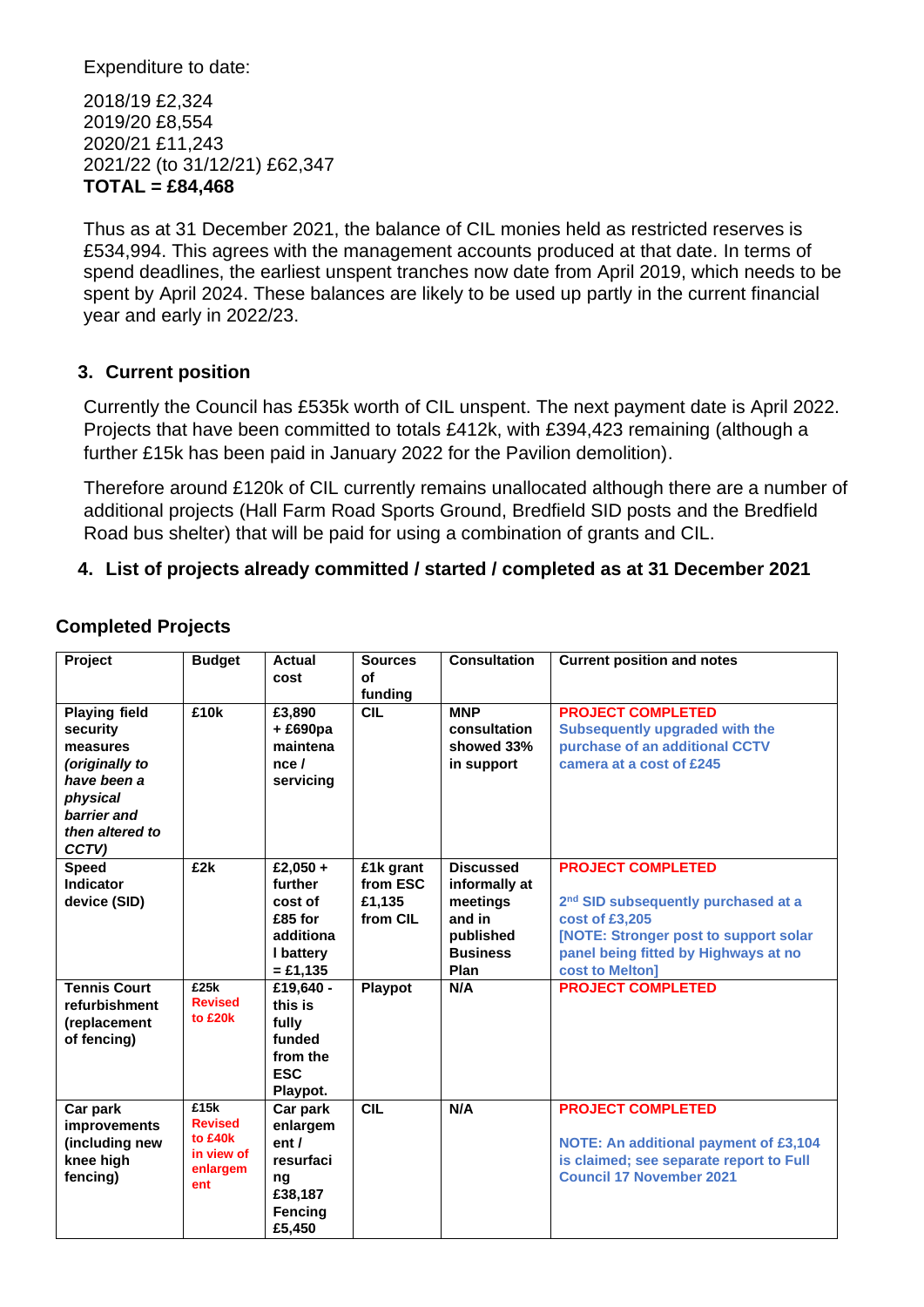# **In Progress**

| Project               | <b>Bud</b> | <b>Actual cost</b>         | <b>Source</b>   | <b>Consultation</b>  | <b>Current position and notes</b>                    |
|-----------------------|------------|----------------------------|-----------------|----------------------|------------------------------------------------------|
|                       | get        |                            | s of<br>funding |                      |                                                      |
| Landscaping /         | £50k       | $£50k +$                   | <b>CIL</b>      | <b>Residents of</b>  | Highways have produced a draft plan                  |
| creation of car       |            | depending                  |                 | <b>WFH / Suffolk</b> | with a recommendation to apply directly              |
| park in front of      |            | on design                  |                 | Highways /           | for a minor works licence and appoint                |
| <b>Winifred Fison</b> |            | and                        |                 | <b>East Suffolk</b>  | <b>Highway Assurance to undertake the</b>            |
| <b>House</b>          |            | landscaping                |                 | <b>Council</b>       | work. Highway Assurance have quoted                  |
|                       |            |                            |                 |                      | £37,729.79 to undertake the works and                |
|                       |            |                            |                 |                      | Alpha Consultants £735.00 for the                    |
|                       |            |                            |                 |                      | required desktop safety audit.                       |
|                       |            |                            |                 |                      | <b>ESC has advised we do not have to</b>             |
|                       |            |                            |                 |                      | submit a planning application to drop                |
|                       |            |                            |                 |                      | the kerb.<br>Following the desktop safety audit      |
|                       |            |                            |                 |                      | recommendations, Highway Assurance                   |
|                       |            |                            |                 |                      | have revised their quote to include a                |
|                       |            |                            |                 |                      | buffer zone and paths - £45,565.41                   |
| <b>Melton Road</b>    | £40k       | Latest                     | <b>CIL</b>      | <b>MNP</b>           | The cost of installing the 2 crossing                |
| safety                |            | estimate                   |                 | consultation         | points at the agreed locations along                 |
| measures              |            | £17k but                   |                 | showed 72%           | <b>Melton Rd and Melton Hill is being</b>            |
|                       |            | likely to be               |                 | in support           | priced by Highways and the Bill of                   |
|                       |            | exceeded                   |                 |                      | Quantities is just over £12k. A                      |
|                       |            |                            |                 |                      | provisional date of April has been                   |
|                       |            |                            |                 |                      | proposed.<br><b>A Traffic Regulation Order (TRO)</b> |
|                       |            |                            |                 |                      | consultation is being prepared for the               |
|                       |            |                            |                 |                      | double yellow lines proposed at various              |
|                       |            |                            |                 |                      | points along Melton Rd                               |
| <b>Pavilion</b>       | £220k      | Estimate $=$               | <b>CIL</b>      | <b>MNP</b>           | <b>Planning consent granted. Prices now</b>          |
| project               |            | £225k inc                  |                 | consultation         | received for demolition and contract let.            |
|                       |            | fees                       |                 | showed 44%           | <b>Works on site will commence 22</b>                |
|                       |            |                            |                 | in support           | November and complete 10 December.                   |
|                       |            |                            |                 |                      | Specifications for new build sent to 5               |
|                       |            |                            |                 |                      | contractors with a response due mid Feb<br>2022.     |
| <b>Speed</b>          | £380       | £380                       |                 | <b>Discussed at</b>  | With Highways for installation of                    |
| <b>Indicator</b>      |            | anticipated                |                 | meetings and         | infrastructure (posts) which will be                 |
| device (SID)          |            | for                        |                 | with residents       | strong enough to support solar panels if             |
| infrastructure        |            | infrastructure             |                 |                      | required                                             |
| in Bredfield          |            | but could be               |                 |                      |                                                      |
| Road                  |            | more if solar              |                 |                      |                                                      |
|                       |            | power                      |                 |                      |                                                      |
|                       |            | required for<br>mobile SID |                 |                      |                                                      |
| <b>Bus shelter</b>    | £2.4k      | £2,400.08                  | <b>MPC</b>      | N/A                  | <b>Vandalism to the Perspex windows</b>              |
| <b>Bredfield Rd</b>   |            |                            | CIL and         |                      | means that the shelter requires                      |
|                       |            |                            | Locality        |                      | improvements. £700 has been received                 |
|                       |            |                            | budget          |                      | from Cllr Nicoll towards the refurb costs            |
|                       |            |                            | s               |                      |                                                      |
| <b>Hall Farm Road</b> | tba        | tba                        | Playpot         | <b>Consultation</b>  | <b>Working Group set up and consultation</b>         |
| <b>Sports Ground</b>  |            |                            | /ESC            | with residents       | with residents under way. Grant sought               |
|                       |            |                            | Council<br>lor  |                      | from Deben Community Partnership,                    |
|                       |            |                            | locality        |                      | <b>Playpot and District Councillor.</b>              |
|                       |            |                            | budget          |                      |                                                      |
|                       |            |                            | $/$ CIL $/$     |                      |                                                      |
|                       |            |                            | partner         |                      |                                                      |
|                       |            |                            | ship            |                      |                                                      |
|                       |            |                            | grant           |                      |                                                      |